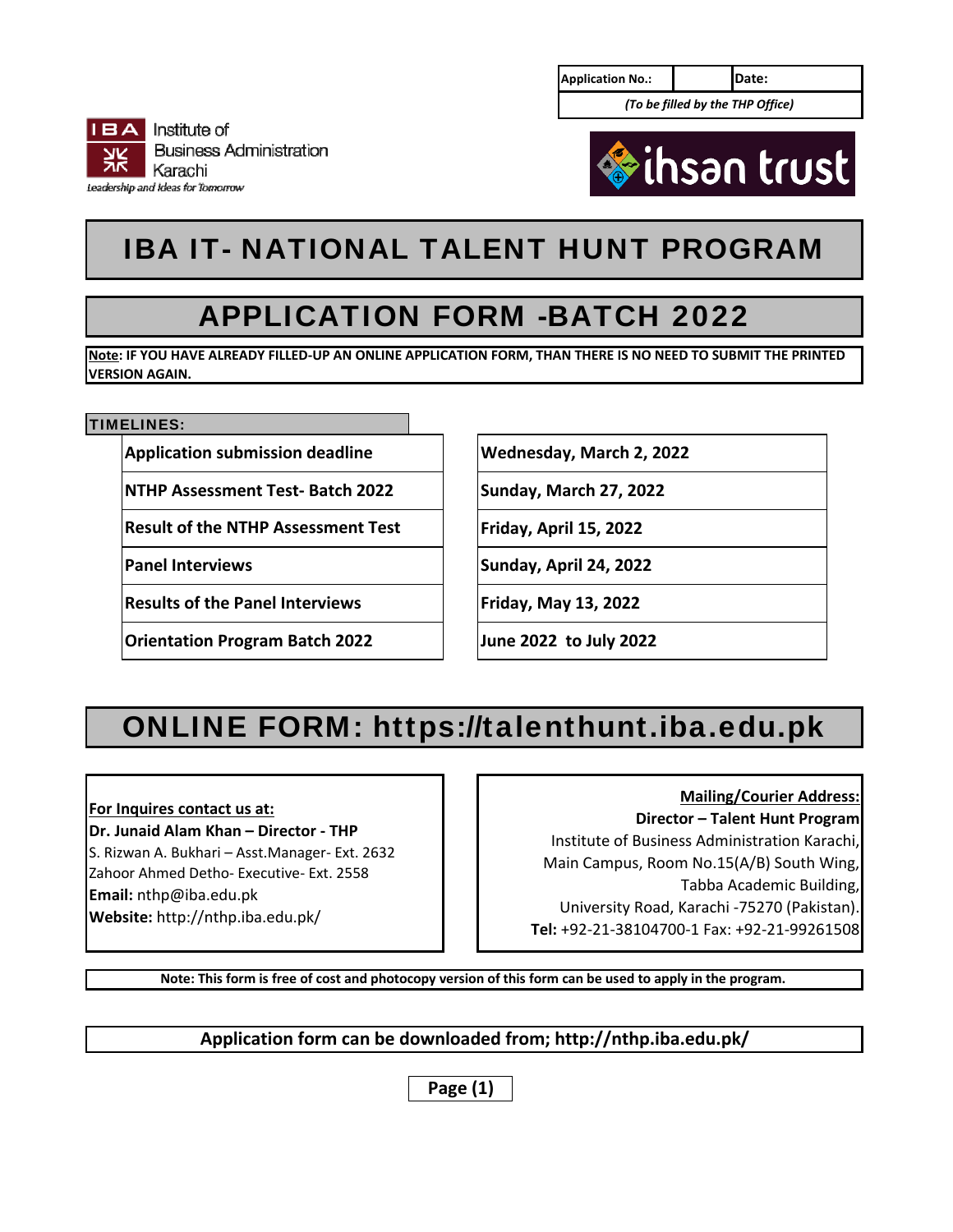## GUIDELINES FOR THE STUDENT

### **GUIDELINES FOR FILLING OUT THE APPLICATION FORM**

Attach the following as supporting documents along with your application: **(Tick mark )**

- 1) Educational documents (Matric and HSSC I or II) [ Marksheets, certificates]
- 2) Copy of CNIC/ Form B of Applicant
- 3) Copy of CNIC of Father/ guardian
- 4) Applicant or Father domicile certificate
- 5) Salary slip / Income certificate (or Pension slip) of all earning family members  $\tilde{\mathcal{F}}$
- \* **Note: An income certificate is the document that shows monthly/annual income. If your parents/ guardian is salaried, an original copy of a pay slip should be attached, otherwise if your parents/ guardian owns a business they should submit an undertaking on a stamp paper/affidavit (of Rs.100) stating their income and with relevant details.**

### **GENERAL INSTRUCTIONS:**

| 1). | Courier the complete form to the Director - IBA Ihsan Trust National Talent Hunt Program- IBA Main Campus, University<br>Road Karachi. It must be reached to the THP office on-or-before the above mentioned deadline. |
|-----|------------------------------------------------------------------------------------------------------------------------------------------------------------------------------------------------------------------------|
|     | 2). All financial information and documents submitted at the THP Office will be treated as confidential.                                                                                                               |
|     | 3). The IBA Karachi and THP Office reserves the right to verify applicant's information from a recognized source or request                                                                                            |
|     | additional documents or explanation of information during or before the Orientation Program.                                                                                                                           |
|     | Failure to provide complete/correct information/ will result in withdrawal/denial of Scholarship / financial aid from the                                                                                              |
|     | THP Program office.                                                                                                                                                                                                    |

### **TIPS FOR COMPLETING APPLICATION FORM**

Provide factual, comprehensive and authentic information in the form. Answer all questions. Those not applicable should be marked N/A.

#### **Please Do Not:**

- **Х Provide vague / incomplete information.**
- **Х Overwriting / scratching information on the form.**
- **X Submit the application with documents in wrong order without folder.**
- **X Leaving any question unanswered.**

## UNDERTAKING FORM

- 1) The information given in this application is true to the best of my knowledge and I understand that any incorrect information will result in the cancellation of this application. Further, If any information given in this application is found incorrect or false after selection in the **IBA IT National Talent Hunt Program‐ Batch 2022.**
	- **\* The admission of the Applicant in orientation training will be cancelled.**
	- **\* Student will also be disqualified for applying for any further scholarship.**
- We do hereby give our consent and permit a bonafide employee of IBA carrying authority letter to visit the residential / **2)**  other location mentioned as part of our particulars for the purpose of physical verification of information provided by me in the application form.

 **Signature of Parents/Guardian Applicant Signature Date Date** 

**Page (2)**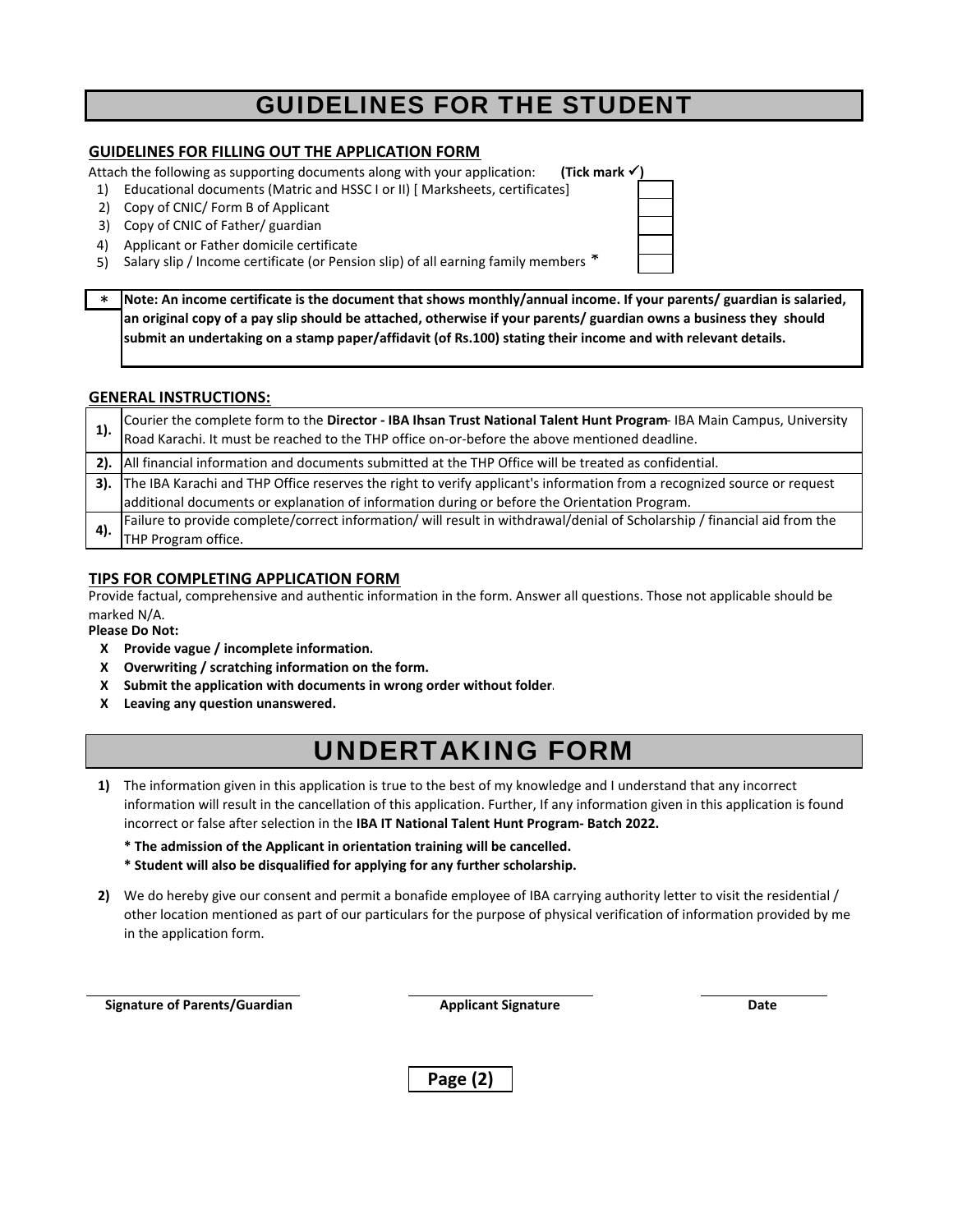| <b>APPLICANT INFORMATION</b>                                                                      |                                                                                                                                    |                |           |  |                          |                                |                       |                                                       |                                     |                        |                                 |                    |                                                                     |                                                     | Please staple 4 photographs in this                |  |
|---------------------------------------------------------------------------------------------------|------------------------------------------------------------------------------------------------------------------------------------|----------------|-----------|--|--------------------------|--------------------------------|-----------------------|-------------------------------------------------------|-------------------------------------|------------------------|---------------------------------|--------------------|---------------------------------------------------------------------|-----------------------------------------------------|----------------------------------------------------|--|
| <b>Applicant Name</b>                                                                             |                                                                                                                                    |                |           |  |                          |                                |                       |                                                       |                                     |                        |                                 |                    |                                                                     |                                                     | box Make it sure that your<br>photograph is clear. |  |
|                                                                                                   |                                                                                                                                    |                |           |  |                          |                                |                       |                                                       |                                     |                        |                                 |                    |                                                                     |                                                     | (Do not Staple Attested Photos)                    |  |
| <b>Father Name:</b>                                                                               |                                                                                                                                    |                |           |  |                          |                                |                       |                                                       |                                     |                        |                                 |                    |                                                                     |                                                     | [ if the photo does not reflect                    |  |
| <b>Mobile Number:</b>                                                                             |                                                                                                                                    |                |           |  | Date of Birth:           |                                |                       |                                                       | $\prime$<br>$\prime$                |                        |                                 |                    | your current appearance, the IBA<br>will not allow you to appear in |                                                     |                                                    |  |
| <b>Alternative Mobile No.</b>                                                                     |                                                                                                                                    |                |           |  | (dd / mm / yyy)          |                                |                       |                                                       | assessment test]                    |                        |                                 |                    |                                                                     |                                                     |                                                    |  |
| Gender:                                                                                           |                                                                                                                                    | Female<br>Male |           |  |                          |                                | Place(City) of Birth: |                                                       |                                     |                        |                                 |                    |                                                                     |                                                     |                                                    |  |
| (please tick $\checkmark$ )<br><b>Email Address: (Write the Email Address</b>                     |                                                                                                                                    |                |           |  |                          |                                |                       |                                                       |                                     |                        |                                 |                    |                                                                     |                                                     |                                                    |  |
|                                                                                                   | in BLOCK letters)                                                                                                                  |                |           |  |                          |                                |                       |                                                       |                                     |                        |                                 |                    |                                                                     |                                                     |                                                    |  |
| Applicant CNIC/ B-Form #:                                                                         |                                                                                                                                    |                |           |  |                          |                                |                       |                                                       | <b>Domicile District:</b>           |                        |                                 |                    |                                                                     |                                                     |                                                    |  |
| Residential Address: (All future correspondence will be made on this address) :                   |                                                                                                                                    |                |           |  |                          |                                |                       |                                                       |                                     |                        |                                 |                    |                                                                     |                                                     |                                                    |  |
|                                                                                                   |                                                                                                                                    |                |           |  |                          |                                |                       |                                                       |                                     |                        |                                 |                    |                                                                     |                                                     |                                                    |  |
|                                                                                                   |                                                                                                                                    |                |           |  |                          |                                |                       |                                                       |                                     |                        |                                 |                    |                                                                     |                                                     |                                                    |  |
| Tehsil:                                                                                           |                                                                                                                                    |                | District: |  |                          |                                |                       |                                                       |                                     |                        | <b>Province:</b>                |                    |                                                                     |                                                     |                                                    |  |
| <b>EDUCATIONAL DETAILS</b>                                                                        |                                                                                                                                    |                |           |  |                          |                                |                       |                                                       |                                     |                        |                                 |                    |                                                                     |                                                     |                                                    |  |
| <b>Education</b>                                                                                  | Name of School/ College                                                                                                            |                |           |  |                          | Marks<br>Total                 |                       |                                                       | Seat No.                            |                        | %<br>Grade                      |                    |                                                                     | <b>Passing</b><br><b>Discipline</b><br>Year         |                                                    |  |
|                                                                                                   |                                                                                                                                    |                |           |  |                          | <b>Obtained</b>                |                       | Marks                                                 |                                     |                        |                                 |                    |                                                                     |                                                     | Please Tick $(\checkmark)$<br><b>Science</b>       |  |
| Matric (X)                                                                                        |                                                                                                                                    |                |           |  |                          |                                |                       |                                                       |                                     |                        |                                 |                    |                                                                     |                                                     | Comp. Sci.<br>Other:                               |  |
| <b>HSSC Level-I</b>                                                                               |                                                                                                                                    |                |           |  |                          |                                |                       |                                                       |                                     |                        |                                 |                    |                                                                     |                                                     | Pre-Eng.                                           |  |
| (XI)<br><b>HSSC Level-II</b>                                                                      |                                                                                                                                    |                |           |  |                          |                                |                       |                                                       |                                     |                        |                                 |                    |                                                                     |                                                     | Pre-Med.<br><b>Commerce</b>                        |  |
| (XI)                                                                                              |                                                                                                                                    |                |           |  |                          |                                |                       |                                                       |                                     |                        |                                 |                    |                                                                     |                                                     | Other:                                             |  |
| Name of Exam. Board(X): BISE-                                                                     |                                                                                                                                    |                |           |  |                          |                                |                       | <b>Passed Exam in:</b><br>Please tick( $\checkmark$ ) |                                     |                        |                                 | <b>Annual Exam</b> |                                                                     | <b>Supplementary</b>                                |                                                    |  |
| Medium/Language of Studies in Matric:<br>Please tick( $\checkmark$ )                              |                                                                                                                                    |                |           |  |                          |                                | <b>ENGLISH</b>        |                                                       |                                     | <b>URDU</b>            |                                 |                    |                                                                     | OTHER:                                              |                                                    |  |
| Name of Exam. Board(XII): BISE-                                                                   |                                                                                                                                    |                |           |  |                          |                                |                       | Passed Exam in:<br>(Please tick (✔)                   |                                     | <b>Annual Exam</b>     |                                 |                    |                                                                     | <b>Supplementary</b>                                |                                                    |  |
| Received Any scholarship previously:<br><b>YES</b><br>Please tick $(\checkmark)$                  |                                                                                                                                    |                |           |  |                          |                                |                       | <b>NO</b>                                             | IF YES, NAME OF SCHOLARSHIP         |                        |                                 |                    |                                                                     |                                                     |                                                    |  |
| FIELD OF INTEREST FOR UNIVERSITY EDUCATION:                                                       |                                                                                                                                    |                |           |  |                          |                                |                       |                                                       |                                     |                        | (Tick Mark [√] only Two fields) |                    |                                                                     |                                                     |                                                    |  |
|                                                                                                   | <b>Business Administration</b>                                                                                                     |                |           |  | <b>Computer Sciences</b> |                                |                       |                                                       |                                     | <b>Social Sciences</b> |                                 |                    |                                                                     |                                                     | <b>Economics &amp; Mathematics</b>                 |  |
| List other Universities name & Degree program to which you have applied or are planning to apply: |                                                                                                                                    |                |           |  |                          |                                |                       |                                                       |                                     |                        |                                 |                    |                                                                     |                                                     |                                                    |  |
| 1) Name of University                                                                             |                                                                                                                                    |                |           |  |                          |                                |                       |                                                       |                                     |                        |                                 | Program            |                                                                     |                                                     |                                                    |  |
| 2) Name of University                                                                             |                                                                                                                                    |                |           |  |                          |                                |                       |                                                       |                                     |                        |                                 | Program            |                                                                     |                                                     |                                                    |  |
| <b>TEST CENTERS</b>                                                                               |                                                                                                                                    |                |           |  |                          |                                |                       |                                                       |                                     |                        |                                 |                    |                                                                     |                                                     |                                                    |  |
| (Please choose one of the following centres for the THP Assessment Test)                          |                                                                                                                                    |                |           |  |                          |                                |                       |                                                       |                                     |                        |                                 |                    |                                                                     |                                                     |                                                    |  |
| <b>KARACHI</b><br><b>QUETTA</b>                                                                   |                                                                                                                                    |                |           |  |                          | <b>LAHORE</b><br><b>MULTAN</b> |                       |                                                       | <b>ISLAMABAD</b><br><b>PESHAWAR</b> |                        |                                 |                    |                                                                     | <b>GILGIT BALTISTAN</b><br><b>MUZAFFARABAD -AJK</b> |                                                    |  |
| <b>CHITRAL</b><br><b>HYDERABAD</b>                                                                |                                                                                                                                    |                |           |  |                          |                                |                       |                                                       | <b>SUKKUR</b>                       |                        |                                 |                    |                                                                     | <b>GWADAR</b>                                       |                                                    |  |
|                                                                                                   | Note: The final decision of the test centre lies with the Talent Hunt Office depending on number of applications from each centre. |                |           |  |                          |                                |                       |                                                       |                                     |                        |                                 |                    |                                                                     |                                                     |                                                    |  |
|                                                                                                   |                                                                                                                                    |                |           |  |                          |                                | Page (3)              |                                                       |                                     |                        |                                 |                    |                                                                     |                                                     |                                                    |  |